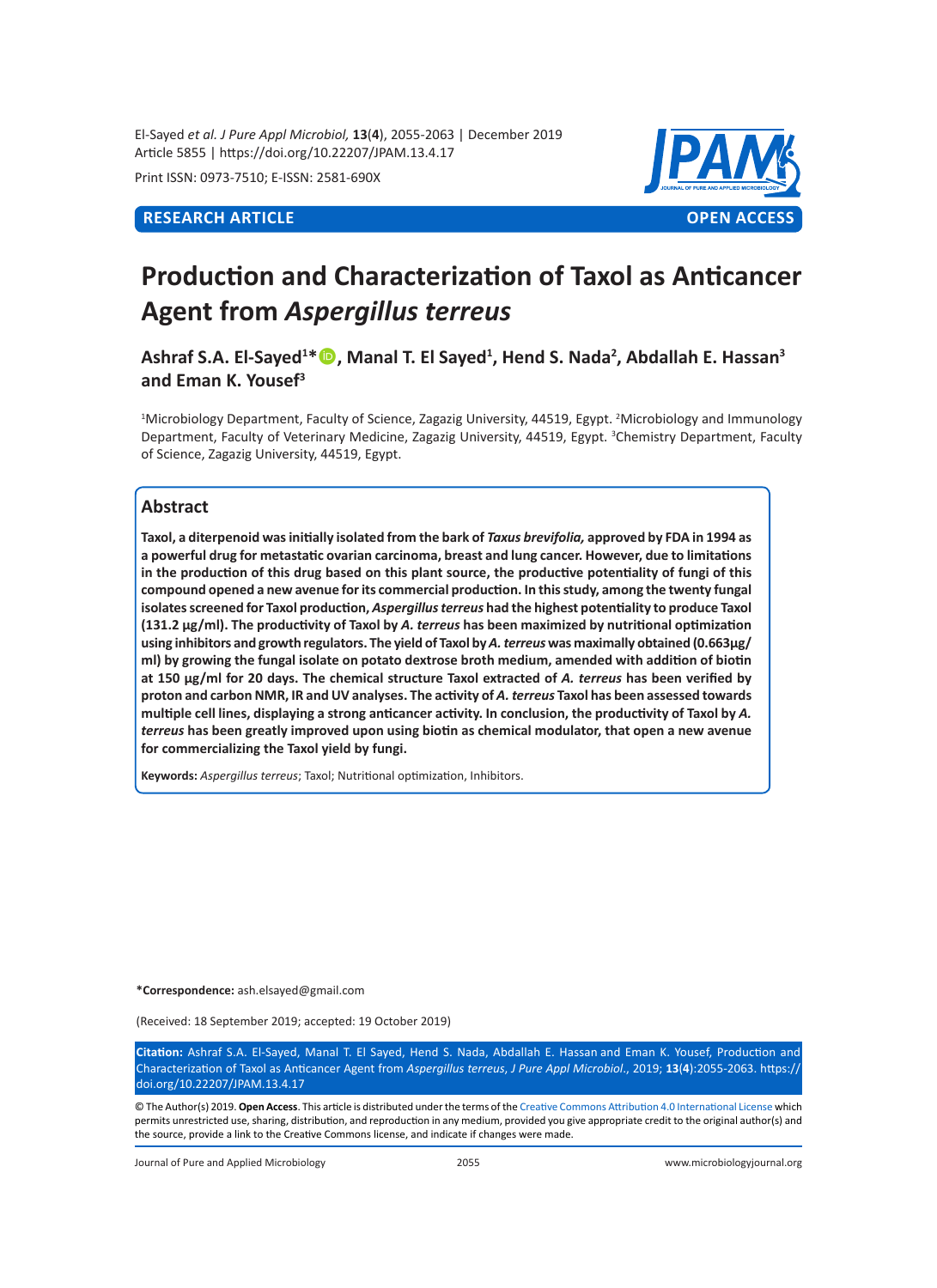### **INTRODUCTION**

Taxol was firstly isolated and chemically identified by X-rays crystallography from the bark of Pacific Yew trees (*Taxus brevifolia*) (Wani *et al.*, 1971) and approved as a blockbuster anticancer drug for different cancerous types (Brown, 2003). The anticancer activity of Taxol arises from its specificity for binding with tubulin β-subunits, inducing tubulin polymerization, disrupting mitotic division of cancer cells (Straubinger *et al.*, 1993). Although Taxol is produced from the bark of *T. brevifolia*, its tiny yield and vulnerability to unpredicted fluctuation with the ecological conditions were the major challenges to this approach (Malik *et al.*, 2011; Wang *et al.*, 2011). However, semisynthetic process of 10-deacetylbaccatin III (DAB) intermediates isolated from the European Yew (*Taxus baccata*) is the current approach for production of Taxol, but the heterogeneity of DAB yield with ecological conditions of *T. baccata*, the need for wide cultivation area and breading time are the major limitation (Thomas and Polwart, 2003). Alternatively, endophytic fungi from *Taxus* sppwith powerful potency for Taxol production, unlocked a new rout to scale-up the Taxol yield, for their fast growth, cost effectiveness, independency on climat changes, possibility for growing on bulk fermenters, and feasibility for genetic manipulation (Stierle *et al.*, 1993). With the higher applications of Taxol and its derivatives, the global demand of Taxol increases annually by approximately 10%, thus, Taxol sources are the current challenge to sustain its global affordability (El-Sayed *et al.*, 2017). Exploring of the fungal endophytes from Taxol producing and non-producing plants for ability to produce Taxol independent on their plant source and feasibility of metabolic manipulation raised the hope for industrial production of Taxol based on this technology. More than 250 endophytic fungal isolates were identified from *T. baccata* and about 20% of this population has the potentiality for Taxol production (Caruso *et al.*, 2000; Flores-Bustamante *et al.*, 2010). The biodiversity of fungal endophytes and their Taxol yield have been extensively reported (Strobel *et al.*, 1996; El-Sayed *et al.*, 2018a; Zein *et al.*, 2019; El-Sayed *et al.*, 2019; Artz *et al.*, 2011). Frequent reports claimed the medicinal plants of ethnopharmacological relevance could provide a fertile source for different therapeutics (El-Sayed *et al.*, 2019; El-Sayed *et al.*, 2018). So, exploring novel endophytic fungi from medicinal plants with promising, sustainable potency for Taxol production is the eventual objective. Among the plants of medicinal relevance, *Podocarpus* spp with ethnopharmacological significance were traditionally used for their activity against bacterial and fungal pathogens, and for cancer treatment (Abdillahi *et al.*, 2010; El-Sayed *et al.*, 2019) . Thus, the objective of this study was to screen the potentiality of endophytic fungi recovered from different medicinal plants, to produce Taxol. As well as to optimize the Taxol yield by the potent fungal isolate using different chemical inhibitors.

### **MATERIALS AND METHODS**

### **Isolation and culturing of the endophytic fungi**

Different plant types were collected from Sharkia province, Egypt, during June-August/ 2018, as a source of endophytic fungal isolates. These plants were Zea mays, *Solanum nigrum*, *Portulaco olerac*ea, *Convalvulus arrensis*, *Ocimum basilicum*, *Erchharnia crassipes*, *Rosa* sp, *Citrus xaurantium*, and *Ricinus communis*. The collected plant parts were cut into small segments (5mm) with sterile sharp blade then washed by sterile distilled water and then sterilized with 70% ethanol (v/v) for 2 min, then washed by 2.5% sodium hypochlorite (NaOCl) and dried on sterile filter paper (Xiong *et al.*, 2013). The plant parts were placed into the surface of potato dextrose agar (PDA) media with ampicillin (1µg/ml) as antibacterial agent. The plates were incubated at 28°C for 5-10 days. Sterile medium without plant segments was used as control to confirm the sterility of working area (El-Sayed *et al.*, 2018). After incubation, the developed hyphal tips of the fungi were picked and purified on fresh PDA plates, incubated for 5-10 days at 28°C, and the purified fungi were stored as slant culture at 4°C (Guo *et al.*, 2008).

### **Morphological and molecular identification of the recovered endophytic fungi**

The purified fungal isolates were examined based on their microscopical properties according to (Raper and Fennell, 1965). The potent Taxol producing endophytic fungi were further confirmed based on their ITS rDNA sequence (El-Sayed *et al.*, 2019)(El-Sayed *et al.*, 2013)(El-Sayed *et al.*, 2015). The PCR reaction contained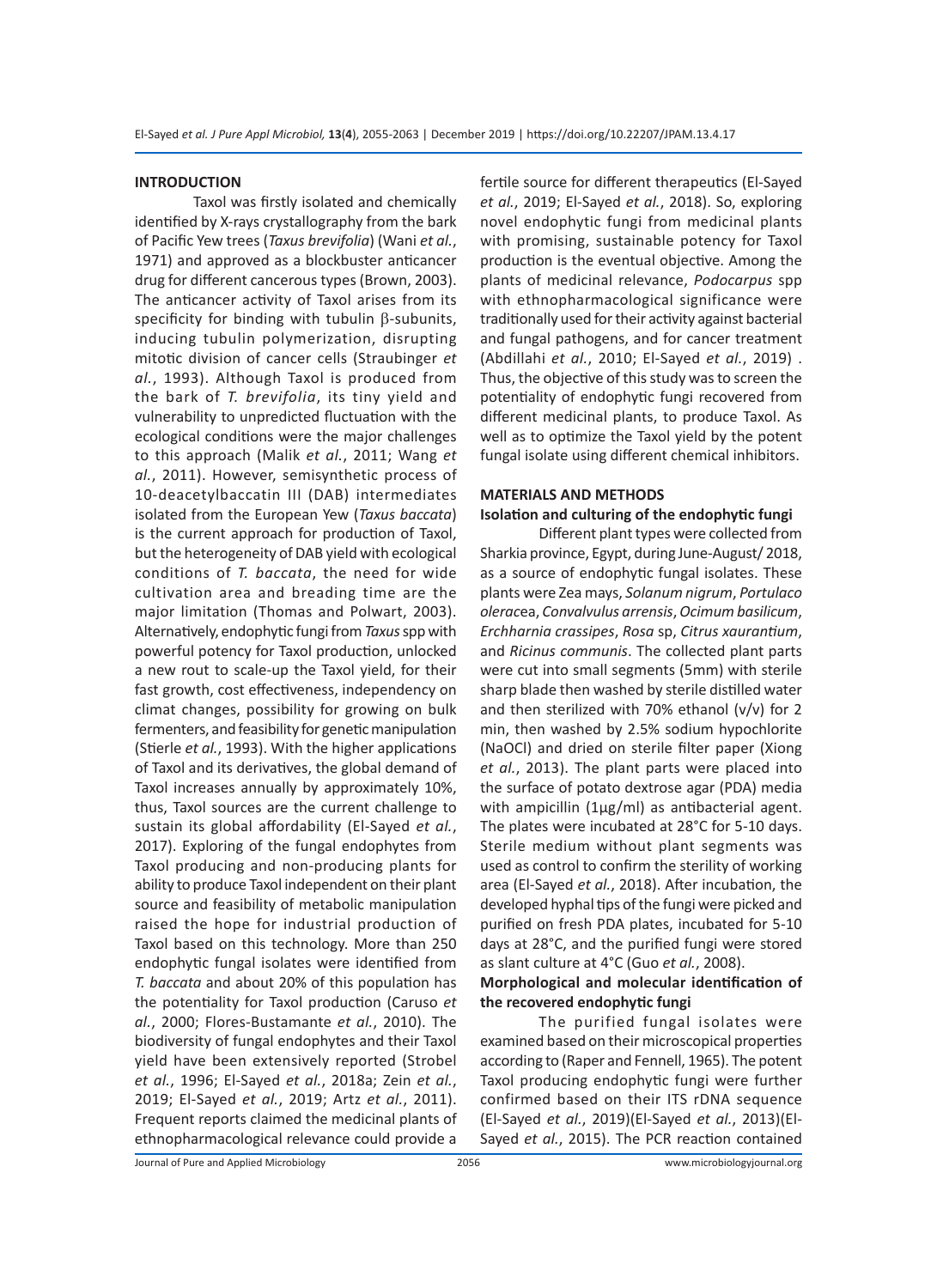10µl of 2׳ PCR master mixture (i-Taq™, Cat. # 25027, iNtRON Biotech), 1µl gDNA, forward and reverse primers (10 pmol/ $\mu$ l) and completed to 20µl. The PCR (Thermal Cycler 006, A&E Lab Co) was programmed to initial denaturation 94°C for 2 min, 35 cycles at denaturation 94°C for 20 s, annealing 55°C for 30 s, extension 72°C for 1 min, and final extension for 5 min at 72°C. The PCR products were checked by 2% agarose gel in 1׳ TBE buffer normalizing to the DNA ladder. The amplicons were purified and sequenced using the same primer sets. The sequences were BLAST searched non-redundantly on NCBI database, and the phylogenetic tree of target sequence was constructed with MEGA 6.0 software (Tamura *et al.*, 2011).

### **Chromatographic and spectroscopic analyses of extracted Taxol**

The fungal cultures were grown on potato dextrose broth medium (PDB) (El-Sayed *et al.*, 2012), after incubation of the fungal cultures, Taxol was extracted (El-Sayed *et al.*, 2018 and 2019) and confirmed by TLC and HPLC. The extracted Taxol was analyzed by HPLC (Agilent Technology, G1315D) of C18 RP column (Eclipse Plus C18, 4.6\*150mm), and methanol/ acetonitrile/water  $(25:35:40, v/v/v)$  as mobile phase, at flow rate 1 ml /min for 25 min and injection volume 20µl (Nims *et al.*, 2006). The fractions of Taxol were scanned from 200 to 500 nm by photoiodide array detector, the concentration and identity were determined from the retention time and absorption at 227 nm.

The Taxol chemical structure of Taxol was confined by  ${}^{1}$ H NMR,  ${}^{1}$ C NMR spectra comparing to authentic Taxol (JEOL, ECA-500, 500 MHz NMR), samples were dissolved in Deuterated chloroform (CDCL3), and the chemical shifts were given in ppm with coupling constant expressed in hertz (El-Sayed *et al.*, 2019).

The Infra-Red Spectra of extracted Taxol were analyzed using a JASCO, FTIR 6100 spectrophotometer. Samples of Taxol were ground in KBr pellets and pressed into discs by vacuum. **Nutritional optimization, and the effect of different inhibitors on Taxol yield** 

To investigate the optimal nutritional requirements of the potent fungi to maximize their Taxol yield, the influence of types of media in addition to the chemical inhibitors and activators were studied. The selected fungus was grown on Czapek's-Dox media (sucrose 30 g/L, sodium nitrate 2 g/L, K<sub>2</sub>HPO<sub>4</sub> 1 g/L, MgSO4 0.5 g/L, KCl 0.5g/L, FeSO4 0.01 g/L) (Onion's *et al.*, 1981), Potato Dextrose Broth (PDB) (potato extract 250 g, glucose 20 g, dissolved in one liter distilled water) (El-Sayed *et al.*, 2012), MID (El-Sayed *et al.*, 2019), malt extract (El-Sayed *et al.*, 2019) media.

The effect of different chemical compounds such as n-tosyl-l-phenylalanine, dinitro phenyl hydrazine, dimethylamino benzaldehyde, vitamin  $B_{12}$ , and biotin with different concentration (10 to 200µg/ml) on taxol production by the tested fungal isolate was evaluated. The cultures were filtered to remove any mycelia and Taxol was extracted as described above. The residues were re-dissolved in methanol and analyzed by chromatographic and spectroscopic methods, as mentioned above.

### **Antiproliferative activity of purified fungal Taxol**

The activity of extracted Taxol was evaluated against breast carcinoma (MCF7). Cells at 10<sup>3</sup>-10<sup>5</sup> per well were injected into the 96-well plate, incubated for 24 hr. MTT reagent (Trevigen, Gaithersburg, USA) was added to each well, the plate was re-incubated for 2 hrs. Detergent reagent (Trevigen, Cat# 4890-25-02) was added to wells, the plate was left in dark for 4 hrs and then read at 570 nm in the plate reader. The average values of triplicates were determined and the average value for the blank was subtracted. The growth inhibition percentage was calculated using the formula percentage of cell inhibition= 100-{(At-Ab)/ (AcAb)}x100. Which, "At" is the O.D of test compound, "Ab" is O.D of blank, and "Ac" is O.D of control.

### **Statistical Analysis**

All experiments were conducted in biological triplicates and the results were expressed by mean ±STDEV. The data were analyzed by one-way ANOVA with Fisher's Least Significant Difference of post hoc test.

### **RESULTS AND DISCUSSION**

### **Isolation and identification of the endophytic fungal isolates**

Twenty fungal isolates were isolated and recovered as endophytes inhabiting the plants *Zea mays*, *Solanum nigrum*, *Portulaco oleracea*, *Convalvulus arrensis*, *Ocimum basilicum*, *Erchharnia crassipes*, *Rosa* sp, *Citrus xaurantium*,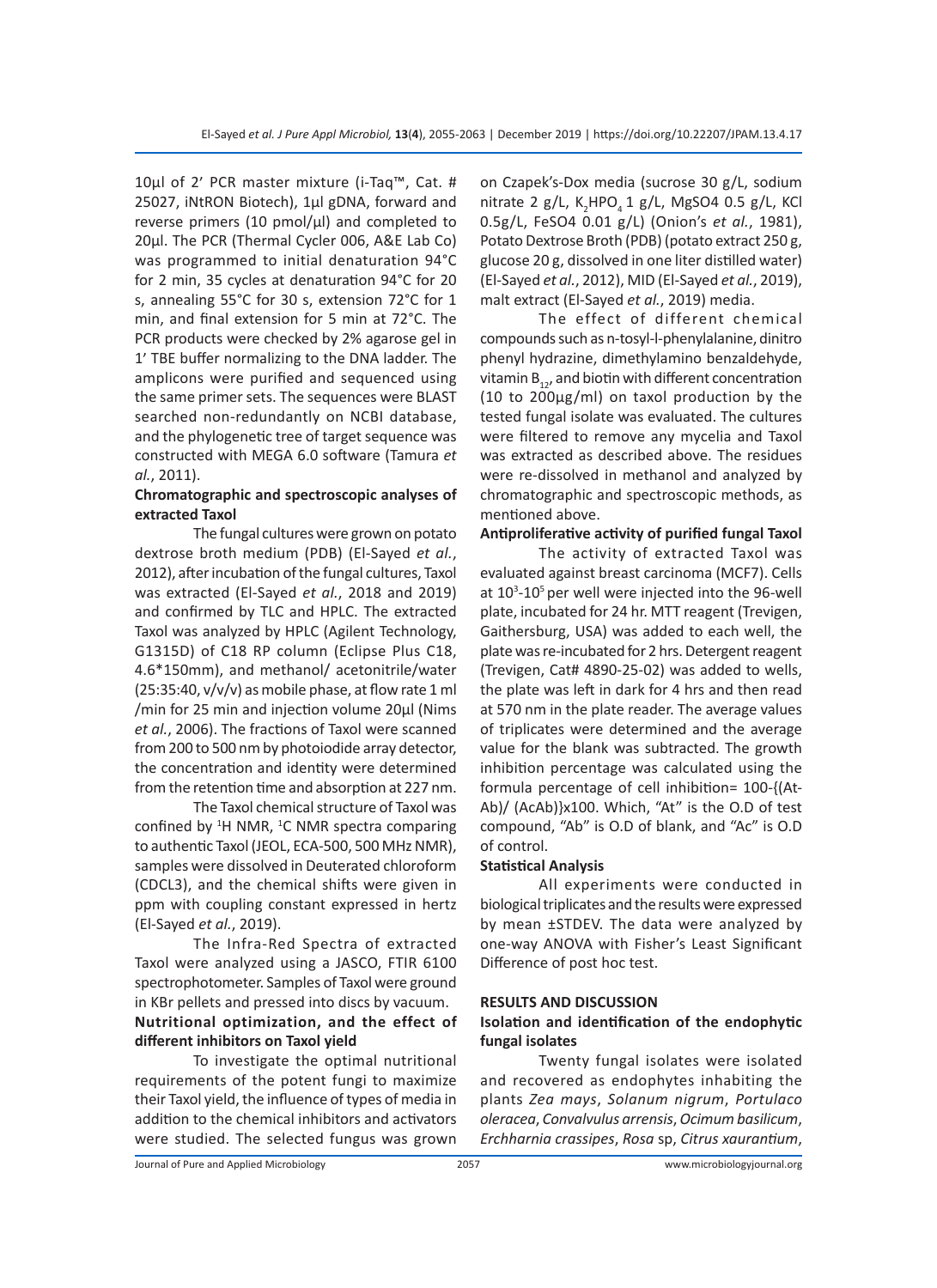*Ricinus communis*. Morphologically, the purified endophytic fungal isolates were identified according to universal keys. These fungal isolates were belonging to three genera; *Aspergillus, Fusarium, Penicillium*. *Aspergillus* represents seventeen isolates; *A. flavipes* (no.1), *A. niger* (no.5), *A. terreus* (no.3), *A. flavus* (no.7). *Fusarium* represented by two isolates (*F. solani* and *F. oxysporum*) and *penicillium* represents one isolate (*P. chrysogenum*) as shown in Table 1**.**

### **Spectroscopic and Thin layer chromatography analyses of extracted Taxol**

The extracted Taxol from twenty fungal isolates was measured at wavelength 227 nm. Among these isolates, only eight fungal isolates displayed positive results, giving maximum absorption at כ227 nm, similar to authentic Taxol (Table 1). To confirm the spectroscopic assay, the samples were spotted on TLC chromatography comparing to authentic Taxol as described in Materials and Methods. The eight fungal isolates namely *A. flavipes, A.flavus*1*, A. flavus* 2, *A. flavus* 6*, A. terreus* 1*, A. terreus* 2*, A. terreus* 3*, P. chrysogenum* showed distinct spot under UV illumination at 254 nm with Rf value 0.7 which was identical to authentic taxol as showed in Fig. 1, with bluish spot when TLC sheets sprayed with vanillin/ sulphuric acid reagent. From these fungal isolates, *A. terreus* 1 displayed the highest yield of Taxol (131.7µg/ml) and the potent taxol spot.

## **HPLC, NMR and IR analyses of extracted Taxol**

To investigate the presence of Taxol, fungal Taxol and authentic Taxol were subjected to HPLC analysis where authentic Taxol gave a peak with a retention time 1.8 min similar to fungal Taxol which gave a peak with retention time 1.89 min (Fig. 2). For further confirmation of the chemical structure of Taxol, the <sup>1</sup>H NMR analysis was performed where the signals of  $^1$ H NMR for the fungal extract was found to be consistent to

| Isolate<br>No. | <b>Host Plant</b>    | Fungal isolate          | Taxol Conc.<br>$(\mu g/ml)$ | <b>TLC</b> |
|----------------|----------------------|-------------------------|-----------------------------|------------|
| 1              | Zea mays             | Aspergillus niger1      | 4.92 ghi                    | $^{++}$    |
| 2              |                      | Aspergillus niger2      | 52.12 d                     |            |
| 3              |                      | Aspergillus niger3      | 12.38 def                   |            |
| 4              |                      | Aspergillus niger4      | $24.18$ fg                  |            |
| 5              | Ricinus communis     | Aspergillus niger5      | 17.49 abc                   | $\ddot{}$  |
| 6              |                      | Aspergillus flavipes    | 28.8 abc                    |            |
| 7              | Solanum nigrum       | Aspergillus flavus      | 120.18 a                    | $^{++}$    |
| 8              |                      | Aspergillus flavus2     | 119.0 ghi                   | $^{+++}$   |
| 9              |                      | Aspergillus flavus3     | 28.8 ghi                    |            |
| 10             | Portulaco oleracea   | Aspergillus flavus4     | $1.7$ fgh                   |            |
| 11             |                      | Aspergillus flavus5     | 4.7 ghi                     |            |
| 12             |                      | Aspergillus flavus6     | 103.8 fgh                   | $+$        |
| 13             | Convalvulus arrensis | Aspergillus flavus7     | 1.4 fghi                    |            |
| 14             |                      | Aspergillus flavus      | 33.1 fgh                    |            |
| 15             | Ocimum basilicum     | Aspergillus terreus1    | 131.9 a                     | $^{+++}$   |
| 16             |                      | Aspergillus terreus2    | 106.2 fgh                   | $^{+++}$   |
| 17             | Erchharnia crassipes | Aspergillus terreus3    | 44.2 fghi                   | $^{+++}$   |
| 18             |                      | Fusarium oxysporum      | 36.1 fghi                   | $+$        |
| 19             | Rosa sp              | Fusarium solani         | 14.6 fghi                   | $+$        |
| 20             | Citrus xaurantium    | Penicillium chrysogenum | 93.8 fghi                   | $^{++}$    |

**Table 1.** Spectroscopic and chromatographic analyses of the twenty fungal isolates

- Negative Taxol producer, + Mild Taxol producer, ++ Higher Taxol producer, +++ Strong Taxol producer

values given are means

- The mean values followed by different letters a, b, c with in the same column are significantly different (ONE Way ANOVA, Tukey HSD test,  $p \le 0.05$ ).

\*\*\* means highly significant.

-LSD: the least significant difference.

Journal of Pure and Applied Microbiology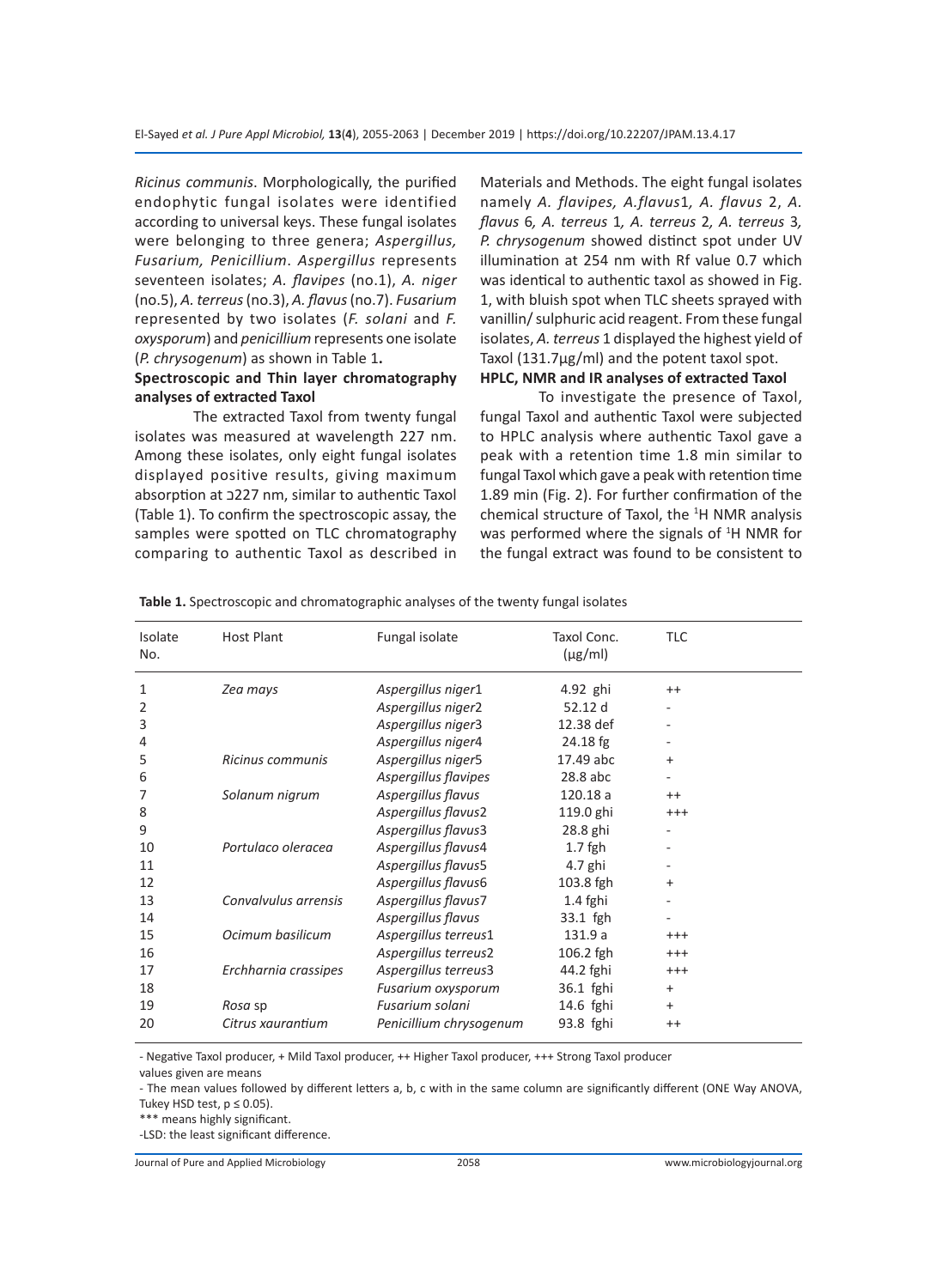the authentic taxol, the signals were distributed at 1.0 and 8.0 ppm. The proton signals appeared in the region between 1.0 and 2.5 ppm matching to methyl, acetate and acetylene groups (Kumaran *et al.*, 2008; El-Sayed *et al.*, 2019). Signals of most of protons in the taxane skeleton and their side chains protons were appeared in the region between 2.0 and 7.0 ppm while the signals for aromatic moieties corresponding to the benzoate (2-OCOph), phenyl (C3'-ph) and benzamide (3'NH-COph) groups were determined at 7.0 and 8.4 ppm (Chmurny *et al.*, 1992; Zhang *et al.*, 2009; Strobel *et al.*, 1996).

FT-IR analysis, Taxol of *A. terreus* displayed similar FT-IR peaks of standard Taxol as shown in Fig. 2. The peaks at 3406 and 3393  $cm<sup>-1</sup>$  were assigned for hydroxyl (OH) and amide (±C (O) NH±) groups stretch (Kumaran *et al.*, 2008). However, the peaks at 2923, 1729 and 1604 cm-1 were assigned to the aliphatic CH stretch, ester groups stretch and aromatic rings stretch (Das *et al.*, 2017). The COO stretching frequency was peaked at 1268 cm $^{-1}$ , while the peak at 1029 cm $^{-1}$ was allocated for the aromatic C, H bends.

**Table 2.** Effect of different chemical compounds on Taxol yield by *A. terreus*

| Compound                         | Conc.<br>$(\mu g/ml)$ | Taxol conc.<br>$(\mu g/ml)$ | <b>TLC</b>                       | Increasing<br>fold       |  |
|----------------------------------|-----------------------|-----------------------------|----------------------------------|--------------------------|--|
| Control                          | $\mathbf 0$           | 163.9±9.6 ghi               |                                  |                          |  |
| N-tosyl-L-                       | 10                    | 286.9±34 efgh               | $\begin{array}{c} + \end{array}$ | 1.7                      |  |
| phenyl                           | 50                    | 215.7±5.6 fghi              | $\ddot{}$                        | 1.3                      |  |
| alanine                          | 100                   | 331.8±1.7 def               | $\ddot{}$                        | $\overline{2}$           |  |
|                                  | 150                   | 162.3±3.7 hi                | ٠                                | $\overline{\phantom{0}}$ |  |
|                                  | 200                   | 318.5±2.4 ef                | $\ddot{}$                        | 1.94                     |  |
| Dinitrophenyl                    | 10                    | 375.8±11.6 cde              | $\ddot{}$                        | 2.29                     |  |
| hydrazine                        | 50                    | 307.6±75.2 efg              | $\ddot{}$                        | 1.87                     |  |
|                                  | 100                   | 605.6±2.8 ab                | $^{+++}$                         | 3.6                      |  |
|                                  | 150                   | 471.5±2.5 bcd               | $^{++}$                          | 2.8                      |  |
|                                  | 200                   | $128.1 \pm 8.4$             | $\overline{\phantom{0}}$         | $\overline{\phantom{0}}$ |  |
| Dimethyl amino                   | 10                    | 376.6±8.9 cde               | $+$                              | 2.29                     |  |
| benzaldehyde                     | 50                    | 570.8±42.6 ab               | $^{++}$                          | 3.48                     |  |
|                                  | 100                   | 514.2±7.5 bc                | $^{++}$                          | 3.13                     |  |
|                                  | 150                   | 341.4±7.4 def               | $\ddot{}$                        | 2.08                     |  |
|                                  | 200                   | 320.9±6.4 ef                | $\ddot{}$                        | 1.95                     |  |
| Vitamin B12                      | 10                    | 379.7±71.2 cde              | L,                               | 2.3                      |  |
|                                  | 50                    | 571.8±90.5 ab               | $^{++}$                          | 4.17                     |  |
|                                  | 100                   | 510.5±95.5 bc               | $^{++}$                          | 3.11                     |  |
|                                  | 150                   | 343.4±11.61 def             | $\ddot{}$                        | 2.8                      |  |
|                                  | 200                   | 325.8±68.9 ef               | $\ddot{}$                        | 1.98                     |  |
| Biotin                           | 10                    | 361.6±63.5 de               | $\ddot{}$                        | 2.2                      |  |
|                                  | 50                    | 347.6±85.9 def              | $+$                              | 2.2                      |  |
|                                  | 100                   | 410.8±22.9 cde              | $^{++}$                          | 2.5                      |  |
|                                  | 150                   | 663.8±0.57 <sup>a</sup>     | $^{+++}$                         | 4.04                     |  |
|                                  | 200                   | 476.7±76.8 bcd              | $^{+++}$                         | 2.9                      |  |
| P                                |                       | $***(0.0000)$               |                                  |                          |  |
| $\mathsf{LSD}_{\phantom{0}0.05}$ |                       | 74.88                       |                                  |                          |  |

-values given are means

- The mean values followed by different letters a, b, c with in the same column are significantly different

(ONE Way ANOVA, Tukey HSD test,  $p \le 0.05$ ).

\*\*\* means highly significant .

-LSD: the least significant difference.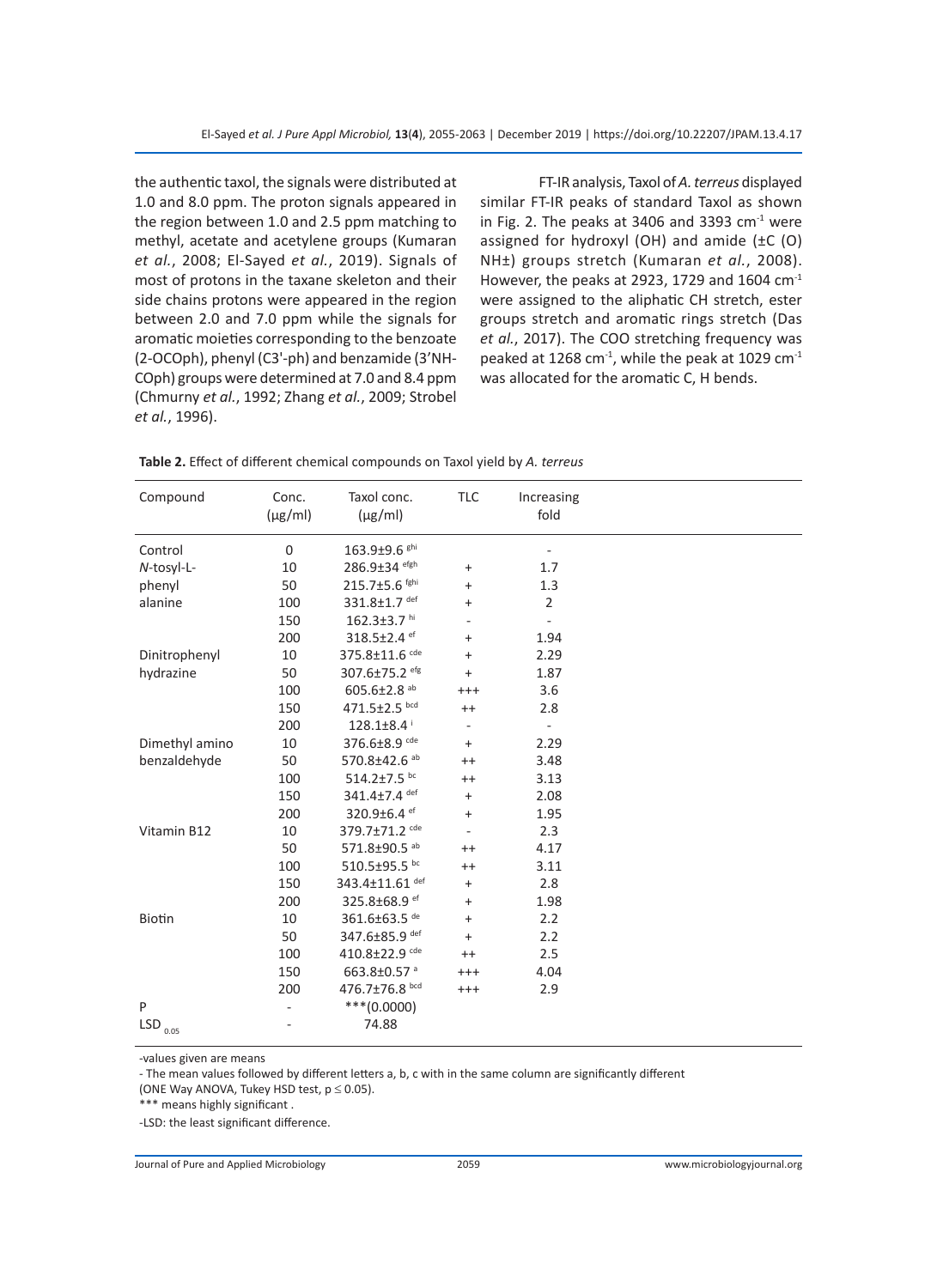### **Nutritional optimization of** *Aspergillus terreus* **to maximize their Taxol yield Different types of media**

*Aspergillus terreus* was cultivated on different media (PDB, MID, DOX, Malt extract). From the obtained results (Fig. 3), *A. terreus* gave the highest Taxol yield by growing on PDB media (132µg/ml) followed by malt extract media (128.47µg/ml), with distinct corresponding Taxol spots on the TLC plates. However, the yield of Taxol by *A. terreus* was significantly low, with undetectable spots on TLC plates, under the standard conditions by growing on Czapek's-Dox and MID media. Consistently, PDB supports the maximum Taxol yield by *A. terreus* (El-Sayed *et al.*, 2018b) and *A. flavipes* (El-Sayed *et al.*, 2019a).





**Fig. 2.** Chromatographic and Spectral analyses of the extracted Taxol from A. terreus. HPLC chromatogram of authentic Taxol. (A), *A. terreus* extracted Taxol (B). NMR spectrum (C) and FT-IR spectrum (D) of *A. terreus* Taxol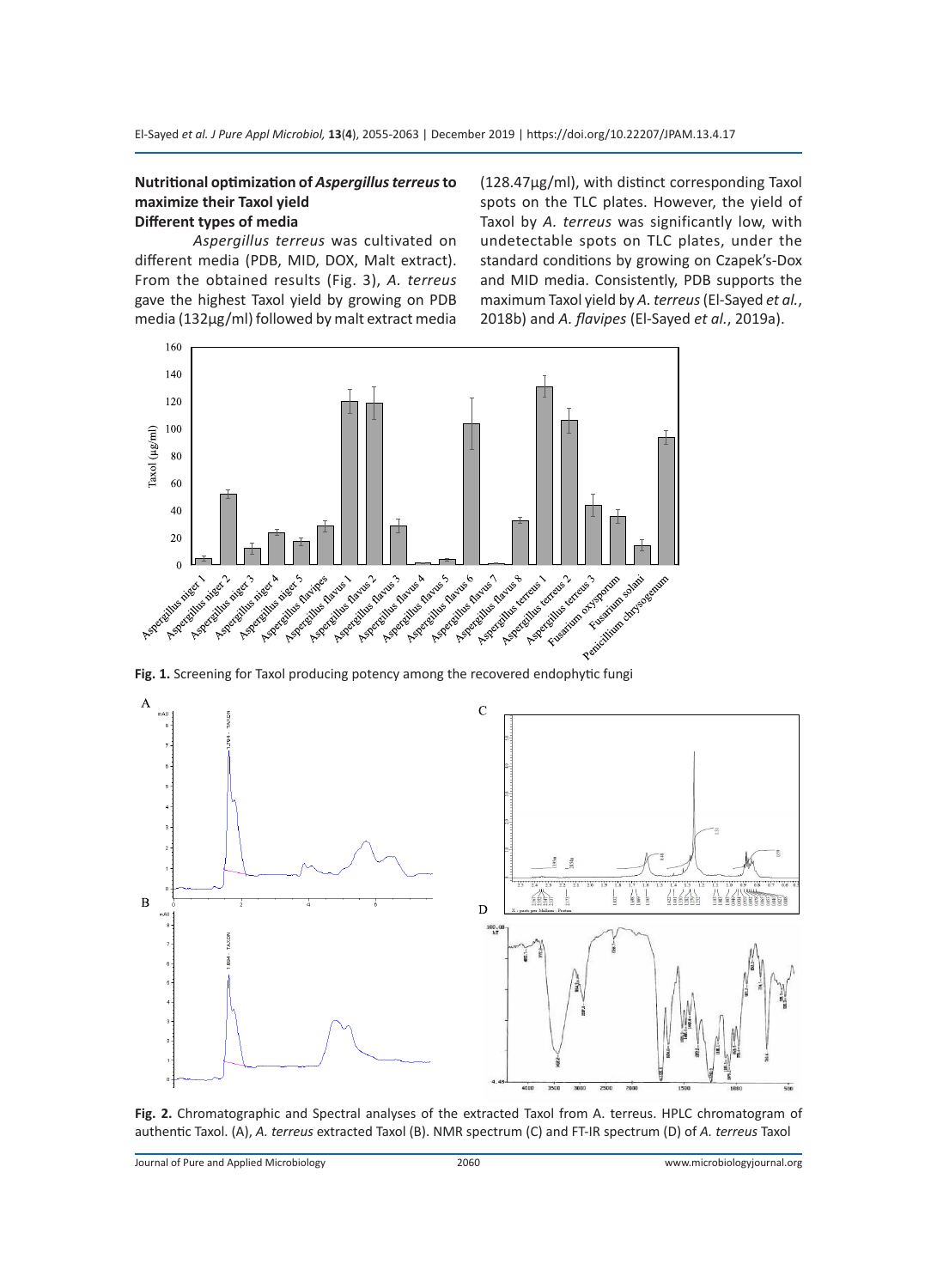

**Fig. 3.** Taxol yield of *A. terreus* by growing on different types of media and in response to different growth inhibitors. A, The fungal isolate was grown on different potato dextrose broth, malt extract, Czapek's-Dox and MID media (El-Sayed et al, 2018), and the Taxol was extracted and determined by HPLC. The cultures of *A. terreus* were amended with different inhibitors, incubated at standard conditions, then Taxol was extracted and quantified (B) from HPLC chromatogram (C).

### **Different chemical compounds**

The effect of various inhibitors such as *N*-p-tosyl-l-phenylalanine, dinitrophenylhydrazine, dimethyl amino benzaldehyde, vitamin B12, Biotin at different concentration (10, 50, 100, 150, 200µg/ml) on Taxol production by *A. terreus* was evaluated. The fungal cultures were cultivated with each compound on PDB medium for 15 days at 28°C, then the Taxol yield was determined. From the results of UV spectroscopy and TLC chromatography, the Taxol yield by *A. terreus* in presence of biotin (150µg/ml), vitamin B12 (150µg/ml) and dinitrophenyl-hydrazine (100µg/ml) was significantly increased by about 3.5, 3.5 and 4.1 folds, respectively, comparing to control (Table 2), with *p* value was < 0.0001. Thus, among the tested compounds, biotin displayed a significant inducing activity on Taxol yield by *A. terreus* by about 4.1 folds. The Taxol yield by *A. terreus* was slightly increased in presence of vitamin  $B_{12}$ , dimethylamino benzaldehyde and dinitrophenyl hydrazine at 10µg/ml comparing to control. The taxol yield by *A. terreus* in response to



**Fig. 4.** Antiproliferative activity of extracted Taxol from *A. terreus* towards MCF-7 breast cell lines *in vitro*.

these inhibitors was authenticated from the HPLC analysis (Fig. 4). From the obtained results, the Taxol yield by *A. terreus* was maximally increased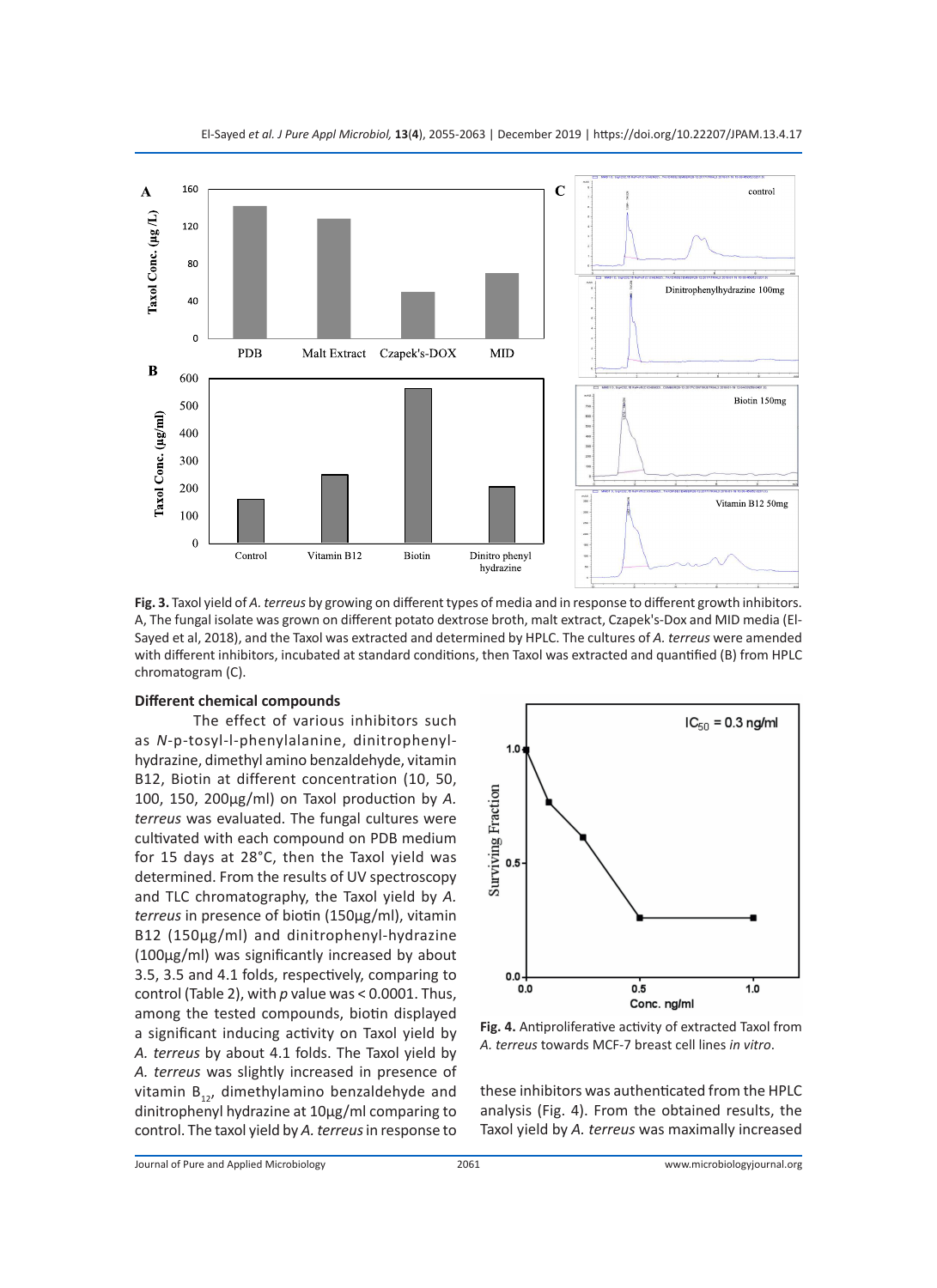by incorporation of biotin, vitamin B12, and dinitrophenylhydrazine by 5, 2.2 and 1.6 folds, respectively, comparing to control.

### **Antiproliferative activity using MTT test**

The antiproliferative activity of *A. terreus* Taxol was evaluated against MCF7-E (breast cancer cell). The IC50 value of *A. terreus* Taxol was 0.3 ng/ml towards MCF7-E (Fig. 4). The activity of extracted Taxol was noticed to be a dose-dependent manner towards the tested cell line. Coincident results authenticating the antiproliferative activity of *A. terreus* Taxol was documented in our previous studies (El-Sayed *et al.*, 2019c; El-Sayed *et al.*, 2018a and Zein *et al.*, 2019).

### **CONCLUSION**

*Aspergillus terreus* an endophyte of *Ocimum basilicum* displayed the highest potency for Taxol production, among the recovered endophytic fungal isolates from different medicinal plants. The yield of Taxol from *A. terreus* has been increased by about 4 folds upon addition of biotin at 150µg/ml to the culture media after 5 days of cultural pre-incubation. The chemical identity of the extracted Taxol was validated by HPLC and spectroscopic analysis, as well as their anticancer activity was emphasized towards the MCF-7, regarding to authentic Taxol.

### **ACKNOWLEDGEMENTS**

We appreciate the partial financial support from Zagazig University, and facilities at Enzymology and Fungal Biotechnology Lab, at Faculty of Science, Zagazig University, Egypt.

### **CONFLICT OF INTEREST**

The authors declare that there is no conflict of interest.

### **AUTHOR CONTRIBUTIONS**

ASAE and AEH designed and wrote the manuscript; MTE and HSN revise and edit the manuscript, EKY perform the experiments.

### **FUNDING**

We appreciate the partial financial support (Grant # EBFL2018019) from Botany and Microbiology Department, Faculty of Science, Zagazig University, Egypt.

### **ETHICS STATEMENT**

The study was conducted ethically in accordance with the World Medical Association Declaration of Helsinki.

### **DATA AVAILABILITY**

The raw data required to reproduce these findings are available to download from https:// www.researchgate.net/profile/Ashraf\_El\_Sayed.

### **REFERENCES**

- 1. Abdillahi, H.S., Stafford, G.I., Finnie, J.F., and Van Staden, J. Ethnobotany, phytochemistry and pharmacology of *Podocarpus* sensu latissimo (s.l.). *South African Journal of Botany*, 2010; **76**: 1–24. https://doi.org/10.1016/j.sajb.2009.09.002
- 2. Artz, J.D., Wernimont, A.K., Dunford, J.E., Schapira, M., Dong, A., Zhao, Y., *et al.* Molecular characterization of a novel geranylgeranyl pyrophosphate synthase from *Plasmodium parasites*. *Journal of Biological Chemistry*, 2011; **286**: 3315–3322. https://doi.org/10.1074/jbc. M109.027235
- 3. Brown, D. Preclinical and clinical studies of the taxanes. In: Itokawa, H and Lee, K-H (eds) Taxus – The Genus Taxus, 2003.
- 4. Caruso, M., Colombo, A.L., Fedeli, L., Pavesi, A., Quaroni, S., Saracchi, M., and Ventrella, G. Isolation of endophytic fungi and Actinomycetes taxane producers. *Annals of Microbiology*, 2000; **50**: 3–13.
- 5. Costat: Version 6.311, copyright (c), Cohort Software, 798 lighthouse Ave. PMB 320, Monterey, CA, 93940, USA, 2005.
- 6. Chmurny, G.N., Hilton, B.D., Brobst, S., Look, S.A., Witherup, K.M., and Beutler, J.A. <sup>1</sup>H- and 13C-NMR Assignments for Taxol, 7-epi-Taxol, and Cephalomannine. *Journal of Natural Products*, 1992; **55**: 414–423. https://doi.org/10.1021/np50082a002
- 7. Das, A., Rahman, M.I., Ferdous, A.S., Amin, A.-, Rahman, M., Nahar, N., *et al.* An endophytic Basidiomycete, *Grammothele lineata,* isolated from *Corchorus olitorius*, produces paclitaxel that shows cytotoxicity, 2017; 1–17. https://doi.org/10.1371/ journal.pone.0178612
- 8. El-Sayed, A.S.A. L-methioninase production by *Aspergillus flavipes* under solid-state fermentation. *Journal of Basic Microbiology*, 2009; **49**: 331–341. https://doi.org/10.1002/jobm.200800318
- 9. El-Sayed, A.S.A., Abdel-Ghany, S.E., and Ali, G.S. Genome editing approaches: manipulating of lovastatin and taxol synthesis of filamentous fungi by CRISPR/Cas9 system. *Applied Microbiology and Biotechnology*, 2017; **101**: 3953–3976. https://doi. org/10.1007/s00253-017-8263-z
- 10. El-Sayed, A.S.A., Ali, D.M.I., Yassin, M.A., Zayed, R.A., and Ali, G.S. Sterol inhibitor "Fluconazole" enhance the Taxol yield and molecular expression of its encoding genes cluster from *Aspergillus flavipes*. *Process Biochemistry*, 2019; **76**: 55–67. https://doi. org/10.1016/j.procbio.2018.10.008